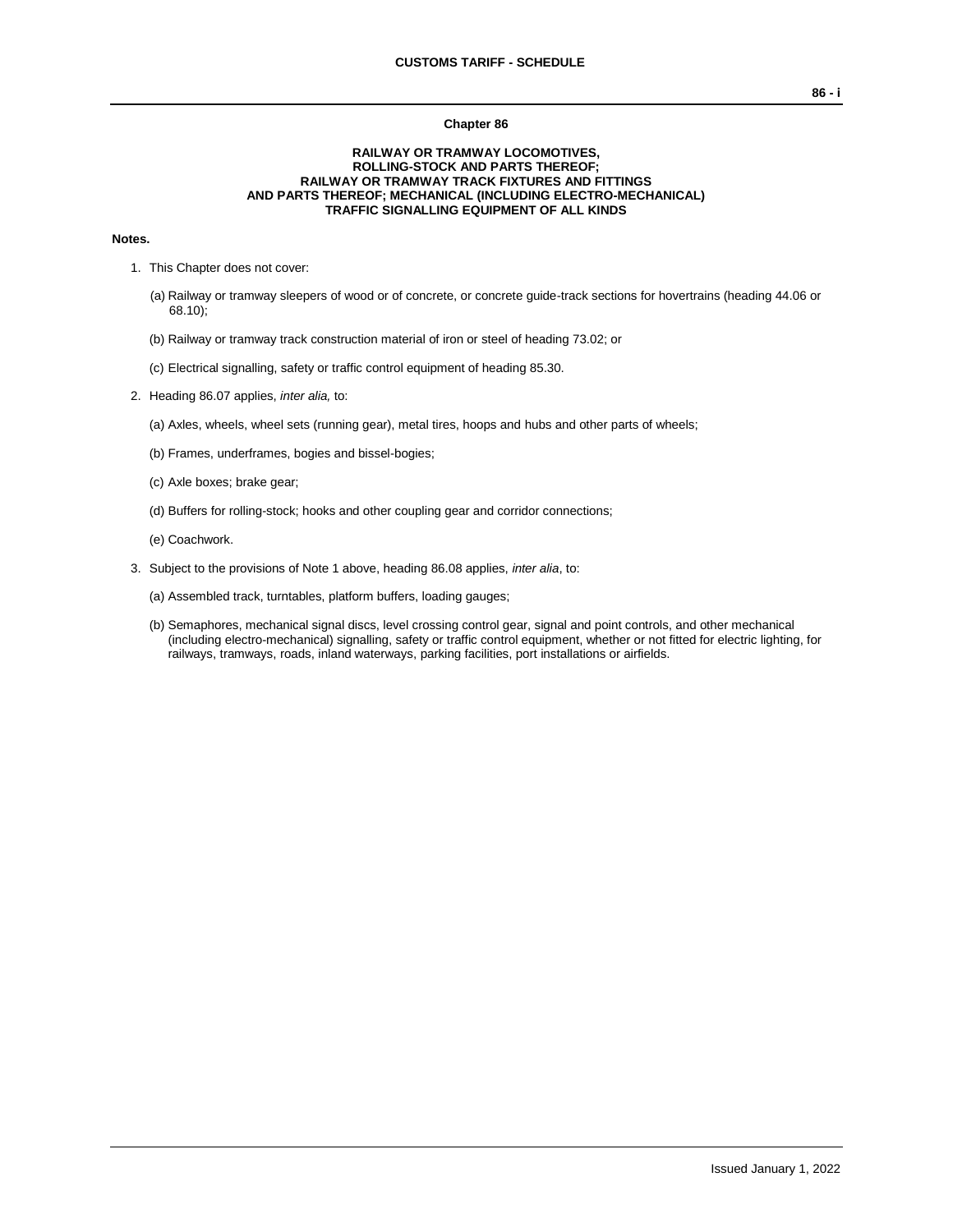### **CUSTOMS TARIFF - SCHEDULE**

| <b>Tariff</b><br><b>Item</b> | <b>SS</b> | <b>Description of Goods</b>                                                                                                                                                                            | Unit of<br>Meas. | <b>MFN</b><br><b>Tariff</b> | <b>Applicable</b><br><b>Preferential Tariffs</b>                                                                                  |
|------------------------------|-----------|--------------------------------------------------------------------------------------------------------------------------------------------------------------------------------------------------------|------------------|-----------------------------|-----------------------------------------------------------------------------------------------------------------------------------|
| 86.01                        |           | Rail locomotives powered from an external source of electricity or by<br>electric accumulators.                                                                                                        |                  |                             |                                                                                                                                   |
|                              |           | 8601.10.00 00 -Powered from an external source of electricity                                                                                                                                          | <b>NMB</b>       | 9.5%                        | CCCT, LDCT, UST,<br>MXT, CIAT, CT, CRT, IT,<br>NT, SLT, PT, COLT, JT,<br>PAT, HNT, KRT, CEUT,<br>UAT, CPTPT, UKT: Free<br>GPT: 5% |
|                              |           | 8601.20.00 00 -Powered by electric accumulators                                                                                                                                                        | <b>NMB</b>       | 9.5%                        | CCCT, LDCT, UST,<br>MXT, CIAT, CT, CRT, IT,<br>NT, SLT, PT, COLT, JT,<br>PAT, HNT, KRT, CEUT,<br>UAT, CPTPT, UKT: Free<br>GPT: 5% |
| 86.02                        |           | Other rail locomotives; locomotive tenders.                                                                                                                                                            |                  |                             |                                                                                                                                   |
|                              |           | 8602.10.00 00 -Diesel-electric locomotives                                                                                                                                                             | <b>NMB</b>       | 9.5%                        | CCCT, LDCT, UST,<br>MXT, CIAT, CT, CRT, IT,<br>NT, SLT, PT, COLT, JT,<br>PAT, HNT, KRT, CEUT,<br>UAT, CPTPT, UKT: Free<br>GPT: 5% |
| 8602.90.00 00 - Other        |           |                                                                                                                                                                                                        | <b>NMB</b>       | 9.5%                        | CCCT, LDCT, GPT, UST,<br>MXT, CIAT, CT, CRT, IT,<br>NT, SLT, PT, COLT, JT,<br>PAT, HNT, KRT, CEUT,<br>UAT, CPTPT, UKT: Free       |
| 86.03                        |           | Self-propelled railway or tramway coaches, vans and trucks (cars), other<br>than those of heading 86.04.                                                                                               |                  |                             |                                                                                                                                   |
|                              |           | 8603.10.00 00 -Powered from an external source of electricity                                                                                                                                          | <b>NMB</b>       | 8%                          | CCCT, LDCT, GPT, UST,<br>MXT, CIAT, CT, CRT, IT,<br>NT, SLT, PT, COLT, JT,<br>PAT, HNT, KRT, CEUT,<br>UAT, CPTPT, UKT: Free       |
| 8603.90.00 00 -Other         |           |                                                                                                                                                                                                        | <b>NMB</b>       | 8%                          | CCCT, LDCT, GPT, UST,<br>MXT, CIAT, CT, CRT, IT,<br>NT, SLT, PT, COLT, JT,<br>PAT, HNT, KRT, CEUT,<br>UAT, CPTPT, UKT: Free       |
| 8604.00                      |           | Railway or tramway maintenance or service vehicles, whether or not<br>self-propelled (for example, workshops, cranes, ballast tampers,<br>trackliners, testing coaches and track inspection vehicles). |                  |                             |                                                                                                                                   |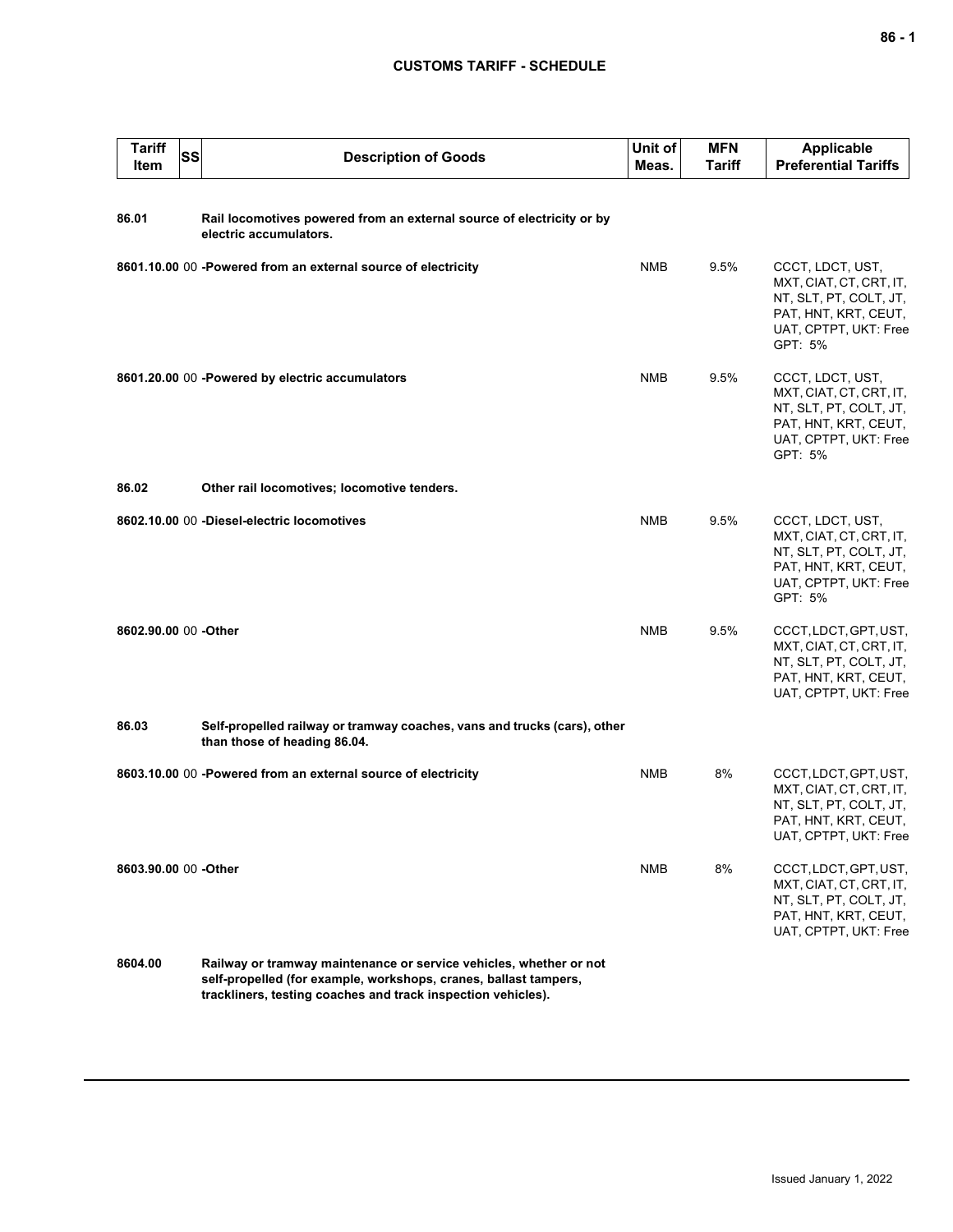## **CUSTOMS TARIFF - SCHEDULE**

| <b>Tariff</b>             | SS | <b>Description of Goods</b>                                                                                                                                                                                                                                                                                                                                                                                  | Unit of           | <b>MFN</b>    | Applicable                                                                                                                        |
|---------------------------|----|--------------------------------------------------------------------------------------------------------------------------------------------------------------------------------------------------------------------------------------------------------------------------------------------------------------------------------------------------------------------------------------------------------------|-------------------|---------------|-----------------------------------------------------------------------------------------------------------------------------------|
| Item                      |    |                                                                                                                                                                                                                                                                                                                                                                                                              | Meas.             | <b>Tariff</b> | <b>Preferential Tariffs</b>                                                                                                       |
|                           |    | 8604.00.10 00 - - - Ballast spreaders;<br>Buggies for transporting work crews and track material trailers, not<br>exceeding 20 tonnes;<br>Combination ballast broom and snow switch cleaners;<br>Manual feed spike drivers for maintenance or production applications;<br>On-track brush cutters;<br>Rail tie spacing machines;<br>Snow plows;<br>Supply push carts;<br>Tie cranes;<br>Track carriage cranes | <b>NMB</b>        | 6%            | CCCT, LDCT, GPT, UST,<br>MXT, CIAT, CT, CRT, IT,<br>NT, SLT, PT, COLT, JT,<br>PAT, HNT, KRT, CEUT,<br>UAT, CPTPT, UKT: Free       |
| 8604.00.90 00 - - - Other |    |                                                                                                                                                                                                                                                                                                                                                                                                              | NMB               | Free          | CCCT, LDCT, GPT, UST,<br>MXT, CIAT, CT, CRT, IT,<br>NT, SLT, PT, COLT, JT,<br>PAT, HNT, KRT, CEUT,<br>UAT, CPTPT, UKT: Free       |
|                           |    | 8605.00.00 00 Railway or tramway passenger coaches, not self-propelled; luggage<br>vans (baggage cars), post office coaches and other special purpose<br>railway or tramway coaches, not self-propelled (excluding those of<br>heading 86.04).                                                                                                                                                               | <b>NMB</b>        | 11%           | CCCT, LDCT, UST,<br>MXT, CIAT, CT, CRT, IT,<br>NT, SLT, PT, COLT, JT,<br>PAT, HNT, KRT, CEUT,<br>UAT, CPTPT, UKT: Free<br>GPT: 5% |
| 86.06                     |    | Railway or tramway goods vans and wagons (freight cars), not self-<br>propelled.                                                                                                                                                                                                                                                                                                                             |                   |               |                                                                                                                                   |
| 8606.10.00                |    | -Tank wagons (tank cars) and the like                                                                                                                                                                                                                                                                                                                                                                        |                   | 11%           | CCCT, LDCT, UST,<br>MXT, CIAT, CT, CRT, IT,<br>NT, SLT, PT, COLT, JT,<br>PAT, HNT, KRT, CEUT,<br>UAT, CPTPT, UKT: Free<br>GPT: 5% |
|                           |    |                                                                                                                                                                                                                                                                                                                                                                                                              | <b>NMB</b><br>NMB |               |                                                                                                                                   |
|                           |    | 8606.30.00 00 -Self-discharging vans and wagons (cars), other than those of<br>subheading 8606.10<br>-Other:                                                                                                                                                                                                                                                                                                 | NMB               | 11%           | CCCT, LDCT, UST,<br>MXT, CIAT, CT, CRT, IT,<br>NT, SLT, PT, COLT, JT,<br>PAT, HNT, KRT, CEUT,<br>UAT, CPTPT, UKT: Free<br>GPT: 5% |
|                           |    |                                                                                                                                                                                                                                                                                                                                                                                                              |                   |               |                                                                                                                                   |
|                           |    | 8606.91.00 00 - - Covered and closed                                                                                                                                                                                                                                                                                                                                                                         | NMB               | 11%           | CCCT, LDCT, UST,<br>MXT, CIAT, CT, CRT, IT,<br>NT, SLT, PT, COLT, JT,<br>PAT, HNT, KRT, CEUT,<br>UAT, CPTPT, UKT: Free<br>GPT: 5% |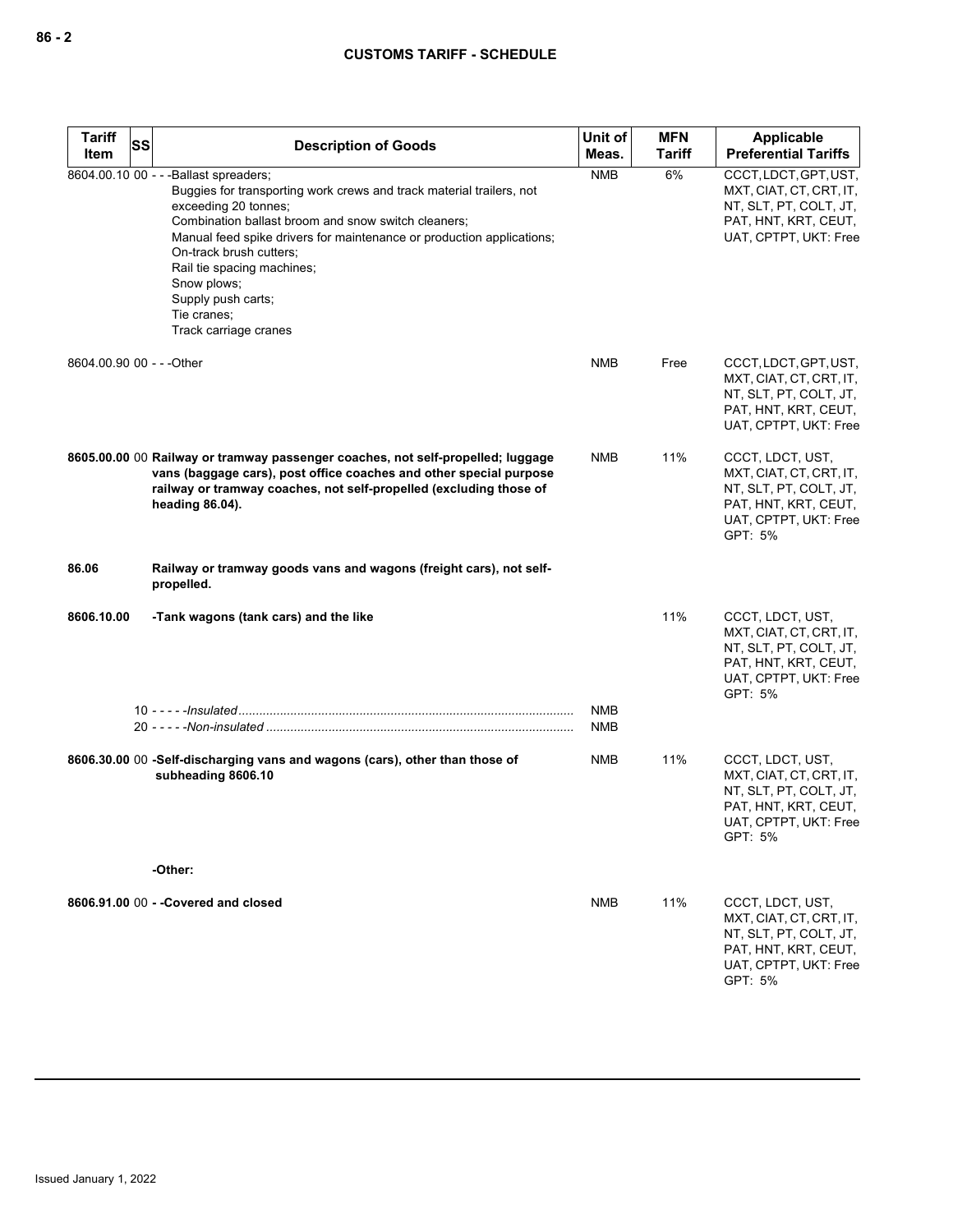# **CUSTOMS TARIFF - SCHEDULE**

| <b>Tariff</b><br>SS<br>Item | <b>Description of Goods</b>                                                                                                                                                                                    | Unit of<br>Meas. | <b>MFN</b><br><b>Tariff</b> | <b>Applicable</b><br><b>Preferential Tariffs</b>                                                                                                               |
|-----------------------------|----------------------------------------------------------------------------------------------------------------------------------------------------------------------------------------------------------------|------------------|-----------------------------|----------------------------------------------------------------------------------------------------------------------------------------------------------------|
|                             | 8606.92.00 00 - - Open, with non-removable sides of a height exceeding 60 cm                                                                                                                                   | <b>NMB</b>       | 11%                         | CCCT, LDCT, UST,<br>MXT, CIAT, CT, CRT, IT,<br>NT, SLT, PT, COLT, JT,<br>PAT, HNT, KRT, CEUT,<br>UAT, CPTPT, UKT: Free<br>GPT: 5%                              |
| 8606.99.00 00 - - Other     |                                                                                                                                                                                                                | <b>NMB</b>       | 11%                         | CCCT, LDCT, UST,<br>MXT, CIAT, CT, CRT, IT,<br>NT, SLT, PT, COLT, JT,<br>PAT, HNT, KRT, CEUT,<br>UAT, CPTPT, UKT: Free<br>GPT: 5%                              |
| 86.07                       | Parts of railway or tramway locomotives or rolling-stock.                                                                                                                                                      |                  |                             |                                                                                                                                                                |
|                             | -Bogies, bissel-bogies (truck assemblies), axles and wheels, and parts<br>thereof:                                                                                                                             |                  |                             |                                                                                                                                                                |
|                             | 8607.11.00 00 - -Driving bogies and bissel-bogies (truck assemblies)                                                                                                                                           |                  | Free                        | CCCT, LDCT, GPT, UST,<br>MXT, CIAT, CT, CRT, IT,<br>NT, SLT, PT, COLT, JT,<br>PAT, HNT, KRT, CEUT,<br>UAT, CPTPT, UKT: Free                                    |
|                             | 8607.12.00 00 - - Other bogies and bissel-bogies (truck assemblies)                                                                                                                                            |                  | Free                        | CCCT, LDCT, GPT, UST,<br>MXT, CIAT, CT, CRT, IT,<br>NT, SLT, PT, COLT, JT,<br>PAT, HNT, KRT, CEUT,<br>UAT, CPTPT, UKT: Free                                    |
| 8607.19                     | - - Other, including parts                                                                                                                                                                                     |                  |                             |                                                                                                                                                                |
|                             | - - - Axles:                                                                                                                                                                                                   |                  |                             |                                                                                                                                                                |
|                             | 8607.19.11 00 - - - - For self-propelled railway vehicles for the transport of passengers,<br>baggage, mail or express traffic;<br>In the rough, for use in the manufacture of axles for railway rolling-stock |                  | Free                        | CCCT, LDCT, GPT, UST,<br>MXT, CIAT, CT, CRT, IT,<br>NT, SLT, PT, COLT, JT,<br>PAT, HNT, KRT, CEUT,<br>UAT, CPTPT, UKT: Free                                    |
| 8607.19.19 00 - - - - Other |                                                                                                                                                                                                                | -                | 9.5%                        | CCCT, LDCT, UST,<br>MXT, CIAT, CT, CRT, IT,<br>NT, SLT, PT, COLT, JT,<br>PAT, HNT, KRT, CEUT,<br>UAT, CPTPT, UKT: Free<br><b>AUT: 2%</b><br>NZT: 2%<br>GPT: 5% |

- - -Wheels, whether or not fitted with axles: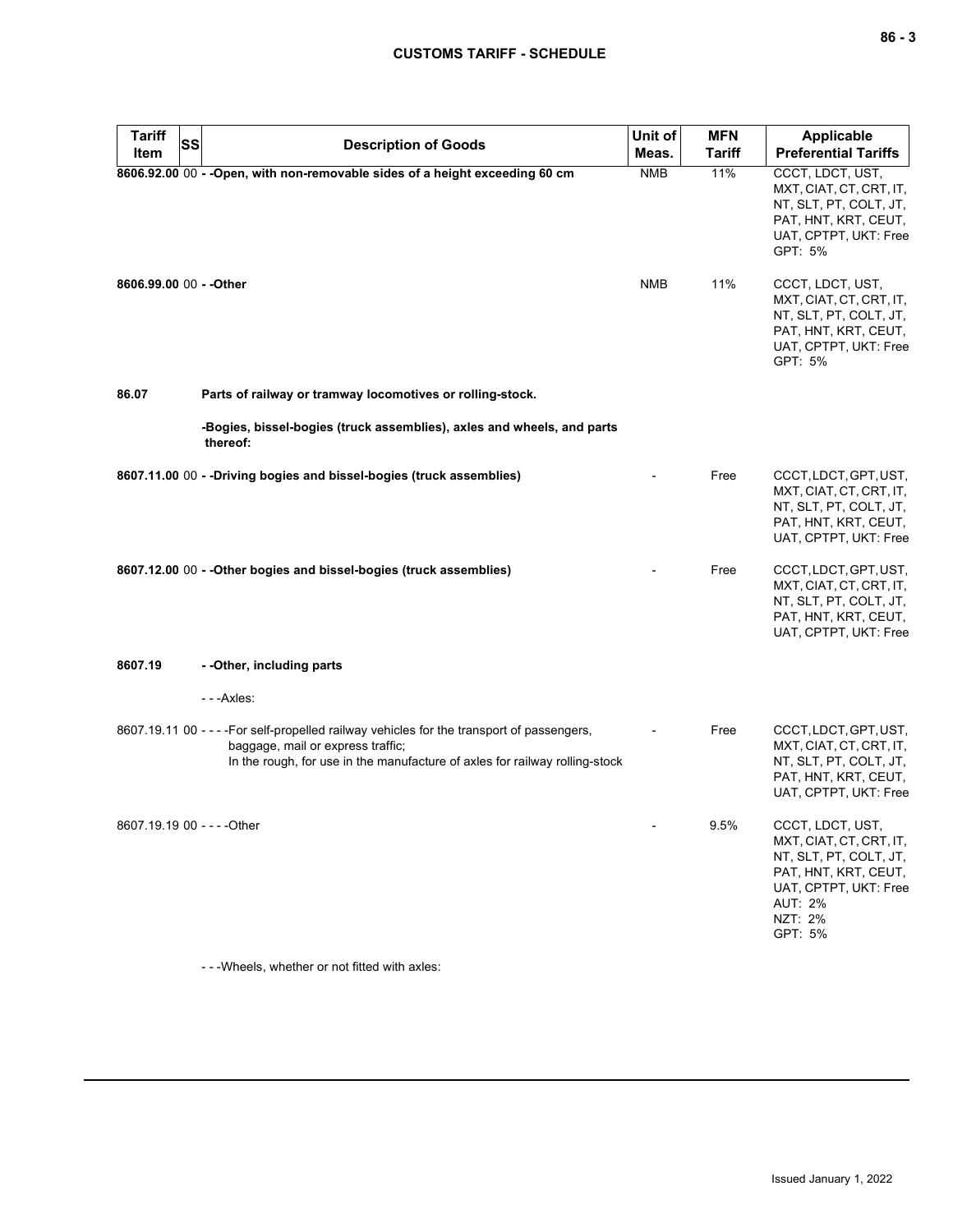| <b>Tariff</b>               | <b>SS</b> | <b>Description of Goods</b>                                                                                                                                                                                                                                                                                                                                                                                                                     | Unit of    | <b>MFN</b>    | Applicable                                                                                                                                                     |
|-----------------------------|-----------|-------------------------------------------------------------------------------------------------------------------------------------------------------------------------------------------------------------------------------------------------------------------------------------------------------------------------------------------------------------------------------------------------------------------------------------------------|------------|---------------|----------------------------------------------------------------------------------------------------------------------------------------------------------------|
| Item                        |           |                                                                                                                                                                                                                                                                                                                                                                                                                                                 | Meas.      | <b>Tariff</b> | <b>Preferential Tariffs</b>                                                                                                                                    |
|                             |           | 8607.19.21 00 - - - - Blanks for use in the manufacture of wheel and axle combinations for<br>railway and tramway (including subway cars) passenger coaches;<br>For self-propelled railway vehicles for the transport of passengers,<br>baggage, mail or express traffic;<br>For use in the repair of tramway vehicles (excluding subway cars) with<br>magnetic track brakes; Forged, for use in the<br>manufacture or production of wheel sets | <b>NMB</b> | Free          | CCCT, LDCT, GPT, UST,<br>MXT, CIAT, CT, CRT, IT,<br>NT, SLT, PT, COLT, JT,<br>PAT, HNT, KRT, CEUT,<br>UAT, CPTPT, UKT: Free                                    |
| 8607.19.29 00 - - - - Other |           |                                                                                                                                                                                                                                                                                                                                                                                                                                                 | <b>NMB</b> | 9.5%          | CCCT, LDCT, UST,<br>MXT, CIAT, CT, CRT, IT,<br>NT, SLT, PT, COLT, JT,<br>PAT, HNT, KRT, CEUT,<br>UAT, CPTPT, UKT: Free<br><b>AUT: 2%</b><br>NZT: 2%<br>GPT: 5% |
|                             |           | 8607.19.30 00 - - - Parts of axles or wheels                                                                                                                                                                                                                                                                                                                                                                                                    |            | Free          | CCCT, LDCT, GPT, UST,<br>MXT, CIAT, CT, CRT, IT,<br>NT, SLT, PT, COLT, JT,<br>PAT, HNT, KRT, CEUT,<br>UAT, CPTPT, UKT: Free                                    |
|                             |           | 8607.19.40 00 - - - Tires of steel, in the rough, not machined or drilled                                                                                                                                                                                                                                                                                                                                                                       |            | 3.5%          | CCCT, LDCT, GPT, UST,<br>MXT, CIAT, CT, CRT, IT,<br>NT, SLT, PT, COLT, JT,<br>PAT, HNT, KRT, CEUT,<br>UAT, CPTPT, UKT: Free                                    |
| 8607.19.50                  |           | ---Parts of bogies or bissel-bogies (truck assemblies)                                                                                                                                                                                                                                                                                                                                                                                          |            | Free          | CCCT, LDCT, GPT, UST,<br>MXT, CIAT, CT, CRT, IT,<br>NT, SLT, PT, COLT, JT,<br>PAT, HNT, KRT, CEUT,<br>UAT, CPTPT, UKT: Free                                    |
|                             |           |                                                                                                                                                                                                                                                                                                                                                                                                                                                 |            |               |                                                                                                                                                                |
|                             |           | -Brakes and parts thereof:                                                                                                                                                                                                                                                                                                                                                                                                                      |            |               |                                                                                                                                                                |
| 8607.21                     |           | --Air brakes and parts thereof                                                                                                                                                                                                                                                                                                                                                                                                                  |            |               |                                                                                                                                                                |
|                             |           | 8607.21.10 00 - - - For self-propelled railway vehicles for the transport of passengers,<br>baggage, mail or express traffic;<br>Parts for use in the manufacture of brake systems for subway and rapid<br>transit cars                                                                                                                                                                                                                         |            | Free          | CCCT, LDCT, GPT, UST,<br>MXT, CIAT, CT, CRT, IT,<br>NT, SLT, PT, COLT, JT,<br>PAT, HNT, KRT, CEUT,<br>UAT, CPTPT, UKT: Free                                    |
|                             |           | 8607.21.20 00 - - - Brake beams for use in railway vehicles                                                                                                                                                                                                                                                                                                                                                                                     |            | 10%           | CCCT, LDCT, GPT, UST,<br>MXT, CIAT, CT, CRT, IT,<br>NT, SLT, PT, COLT, JT,<br>PAT, HNT, KRT, CEUT,<br>UAT, CPTPT, UKT: Free                                    |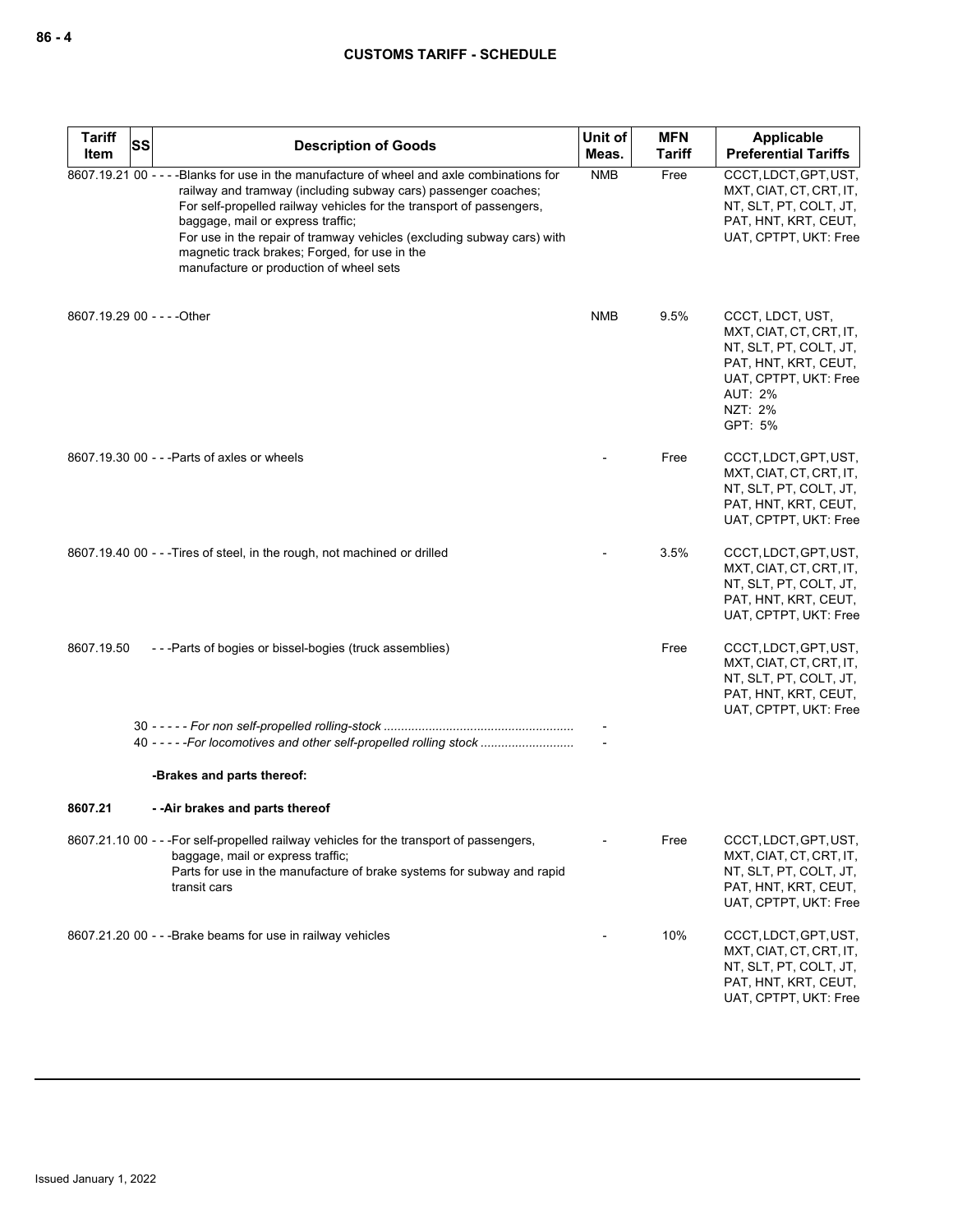| <b>Tariff</b><br>SS<br>Item | <b>Description of Goods</b>                                                                                                                                                                                                                                                                                                                  | Unit of<br>Meas. | <b>MFN</b><br><b>Tariff</b> | <b>Applicable</b><br><b>Preferential Tariffs</b>                                                                                  |
|-----------------------------|----------------------------------------------------------------------------------------------------------------------------------------------------------------------------------------------------------------------------------------------------------------------------------------------------------------------------------------------|------------------|-----------------------------|-----------------------------------------------------------------------------------------------------------------------------------|
| 8607.21.90                  | ---Other                                                                                                                                                                                                                                                                                                                                     |                  | 10%                         | CCCT, LDCT, UST,<br>MXT, CIAT, CT, CRT, IT,<br>NT, SLT, PT, COLT, JT,<br>PAT, HNT, KRT, CEUT,<br>UAT, CPTPT, UKT: Free<br>GPT: 5% |
|                             |                                                                                                                                                                                                                                                                                                                                              |                  |                             |                                                                                                                                   |
| 8607.29                     | - -Other                                                                                                                                                                                                                                                                                                                                     |                  |                             |                                                                                                                                   |
|                             | 8607.29.10 00 - - - For self-propelled railway vehicles for the transport of passengers,<br>baggage, mail or express traffic;<br>For use in the repair of tramway vehicles (excluding subway cars) with<br>magnetic track brakes;<br>Parts for use in the manufacture of brake systems for subway and rapid<br>transit cars                  |                  | Free                        | CCCT, LDCT, GPT, UST,<br>MXT, CIAT, CT, CRT, IT,<br>NT, SLT, PT, COLT, JT,<br>PAT, HNT, KRT, CEUT,<br>UAT, CPTPT, UKT: Free       |
| 8607.29.90 00 - - - Other   |                                                                                                                                                                                                                                                                                                                                              |                  | 10%                         | CCCT, LDCT, UST,<br>MXT, CIAT, CT, CRT, IT,<br>NT, SLT, PT, COLT, JT,<br>PAT, HNT, KRT, CEUT,<br>UAT, CPTPT, UKT: Free<br>GPT: 5% |
| 8607.30                     | -Hooks and other coupling devices, buffers, and parts thereof                                                                                                                                                                                                                                                                                |                  |                             |                                                                                                                                   |
|                             | 8607.30.10 00 - - - For self-propelled railway vehicles for the transport of passengers,<br>baggage, mail or express traffic;<br>For use in the repair of tramway vehicles (excluding subway cars) with<br>magnetic track brakes;<br>Parts for use in the manufacture of hydraulic cushioning devices (buffers)<br>for railway rolling-stock |                  | Free                        | CCCT, LDCT, GPT, UST,<br>MXT, CIAT, CT, CRT, IT,<br>NT, SLT, PT, COLT, JT,<br>PAT, HNT, KRT, CEUT,<br>UAT, CPTPT, UKT: Free       |
| 8607.30.90 00 - - - Other   |                                                                                                                                                                                                                                                                                                                                              |                  | 2.5%                        | CCCT, LDCT, GPT, UST,<br>MXT, CIAT, CT, CRT, IT,<br>NT, SLT, PT, COLT, JT,<br>PAT, HNT, KRT, CEUT,<br>UAT, CPTPT, UKT: Free       |
|                             | -Other:                                                                                                                                                                                                                                                                                                                                      |                  |                             |                                                                                                                                   |
|                             | 8607.91.00 00 - - Of locomotives                                                                                                                                                                                                                                                                                                             |                  | Free                        | CCCT, LDCT, GPT, UST,<br>MXT, CIAT, CT, CRT, IT,<br>NT, SLT, PT, COLT, JT,<br>PAT, HNT, KRT, CEUT,<br>UAT, CPTPT, UKT: Free       |
| 8607.99                     | - -Other                                                                                                                                                                                                                                                                                                                                     |                  |                             |                                                                                                                                   |
|                             | - - - Of self-propelled rolling-stock:                                                                                                                                                                                                                                                                                                       |                  |                             |                                                                                                                                   |
| 8607.99.11                  | - - - - For use in the repair of tramway vehicles (excluding subway cars) with<br>magnetic track brakes;<br>Of the vehicles of heading 86.04;<br>Of railway vehicles for the transport of passengers, baggage, mail or<br>express traffic                                                                                                    |                  | Free                        | CCCT, LDCT, GPT, UST,<br>MXT, CIAT, CT, CRT, IT,<br>NT, SLT, PT, COLT, JT,<br>PAT, HNT, KRT, CEUT,<br>UAT, CPTPT, UKT: Free       |